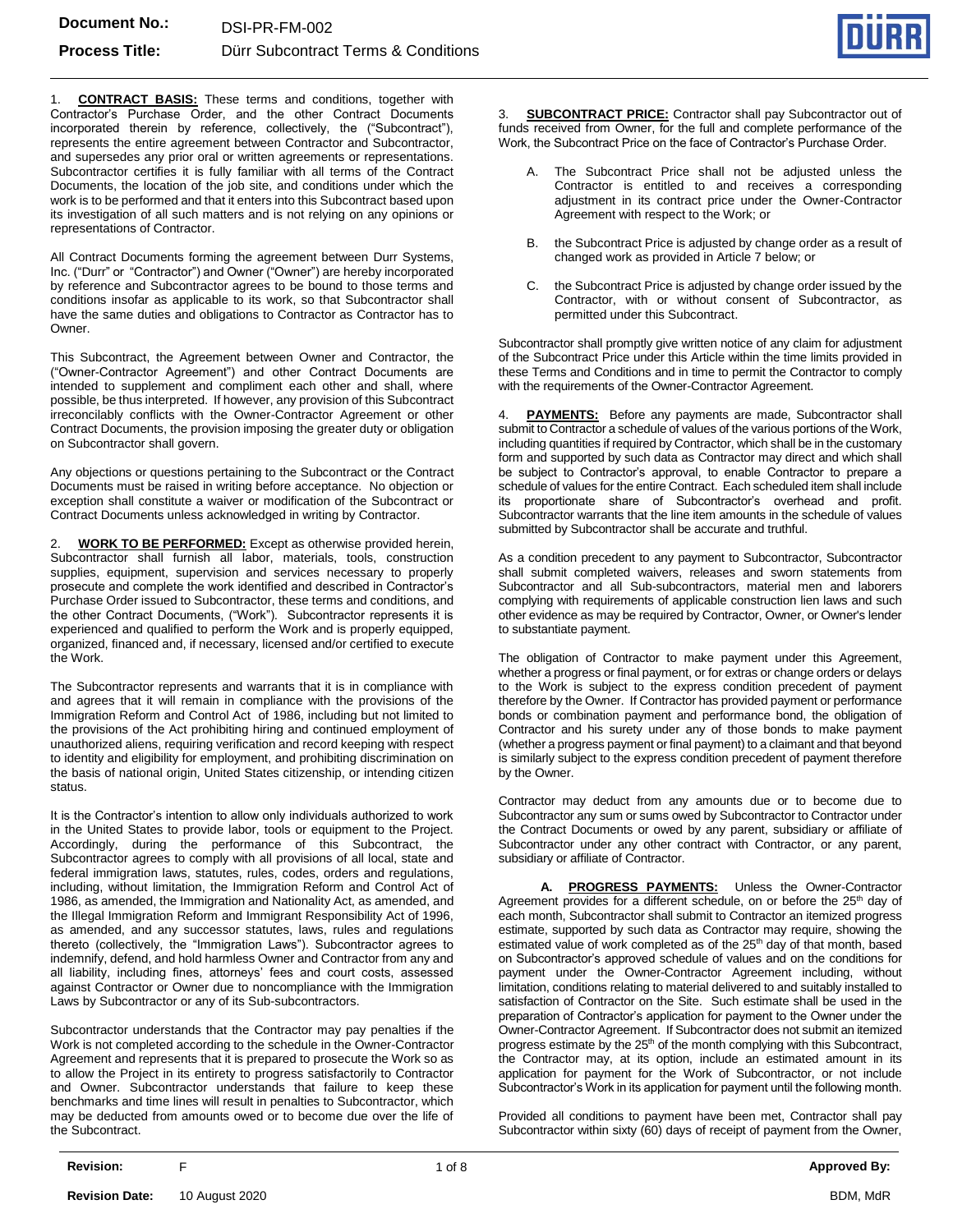

and conditioned upon receipt of payment from the Owner, an amount equal to the value of Subcontractor's completed Work, to the extent allowed and paid by the Owner on account of Subcontractor's Work, less all previous payments, the retainage of ten (10%) percent or equal to the amount or percentage in the Owner-Contractor Agreement, and any amounts withheld by the Contractor.

If, during the course of the Work, the Contractor determines the balance of the Subcontract Price then remaining unpaid will not be sufficient to complete the Work in accordance with the Contract Documents, no additional payments will be due Subcontractor under this Subcontract unless and until Subcontractor, at no cost to the Contractor, performs, and pays in full for, a sufficient portion of the Work so that such balance of the Subcontract Price then remaining is determined by the Contractor to be sufficient to so complete the Work.

Contractor may withhold payment to Subcontractor on account of (1) the failure of Subcontractor to comply fully with any requirements of this Subcontract, including the failure of Subcontractor to pay for material or labor; (2) the failure of Subcontractor to prevent the filing of liens or claims or to avoid the reasonable probability of the filing of liens or claims against the Project, the Owner, the Contractor or Subcontractor; (3) defective work not remedied; (4) damage to another subcontractor by reason of acts or failure(s) to act of Subcontractor; (5) claims of the Contractor, Owner or any other person against Subcontractor arising out of or in any way connected with the Work. In addition to the foregoing, Contractor, at its option, may retain from monies owing by it to Subcontractor sums as are necessary to indemnify it against loss or liabilities for which Subcontractor is liable under this Contract or any other contract between Contractor and Subcontractor or contract between any parent company, subsidiary or affiliate of either party.

If any deficiencies are not properly corrected or remedied within five (5) days of written notice to Subcontractor, Contractor in its sole discretion shall have the right to retain and pay from any amounts otherwise due or thereafter to become due an amount sufficient to (1) pay any Sub-subcontractor, laborer or supplier of Subcontractor directly and deduct the amount of such payment from the Subcontract price; (2) satisfy, discharge or defend any claim of lien or any action brought to enforce any such claims; (3) make good any such non-payment, damage, failure or default; and (4) compensate Contractor and the Owner for and indemnify them against any and all losses, liability, damages, costs and expenses, including legal fees and disbursements, which may be sustained or incurred by either or both of them in connection therewith. Contractor shall have the right to apply and charge against Subcontractor so much of the amount retained as may be required for the foregoing purposes. If the amount is insufficient therefore, Subcontractor shall be liable for the difference and pay the same to Contractor. Payment by the Contractor to any Sub-subcontractor, laborer or supplier shall not relieve Subcontractor of any obligations to the Contractor under this Subcontract, but shall be credited against amounts otherwise due **Subcontractor** 

**B. FINAL PAYMENT:** Final Payment, consisting of the entire unpaid balance of the Subcontract price and retained amounts, made by the Contractor to the Subcontractor shall not become due and payable until the last of the following express conditions precedents are met:

- 1. full completion of the Work by Subcontractor;<br>2. acceptance of the Work by Contractor and O
- acceptance of the Work by Contractor and Owner;
- 3. Contractor's receipt of Subcontractor's final invoice;
- 4. Contractor's receipt of satisfactory evidence that there are no claims, obligations or liens outstanding or unsatisfied for labor, services, materials, equipment, taxes or other items performed, furnished or incurred for or in connection with the Work and that Subcontractor has not filed nor has the right to maintain, a lien against the Owner, the Contractor, Contractor's surety, if any, for the Project;
- 5. The return of all drawings, plans and specifications to the Contractor;
- 6. Delivery of all guarantees, warranties, bonds, premium freight costs, instruction manuals, as-built drawings and similar items required by the Owner-Contractor Agreement or this Subcontract; and
- 7. Release of retention and payment by Owner for the Subcontractor's Work.

The final payment will be made within sixty (60) days after all of these conditions precedents have been met.

Acceptance of Final Payment by the Subcontractor shall constitute a waiver of claims by the Subcontractor, except those identified by the Subcontractor as unsettled in the final application for payment.

If any payment or lien claim is outstanding at the time final payment is due, Contractor reserves the right, after five (5) days notice to Subcontractor to pay either directly or by joint check, any creditor, laborer, fringe benefit fund, tax agency, supplier or subcontractor of Subcontractor for any debt or liability incurred by Subcontractor, or to release any lien, arising out of, or in connection with the Work, and any such direct payment shall be considered payment to Subcontractor. Contractor shall also have the option to require Subcontractor to furnish satisfactory bond to indemnify Contractor and Owner against all liens and encumbrances against the Work or the Project.

5. **TIME OF COMMENCEMENT AND COMPLETION:** Time of Commencement shall be either the date both parties enter into this Subcontract or the date that Contractor gives notice to Subcontractor to proceed.

Completion of the Work and its several parts within the time allotted for the Work under the Owner-Contractor Agreement is of the essence of this Subcontract. Therefore, Subcontractor agrees:

- A. to provide at the Project Site the materials, equipment, labor and supervision necessary and to begin the Work upon Contractor's order to do so;
- B. to perform the work and all its parts promptly, diligently and at such time and in such order and sequence as Contractor may direct and as is required for the best possible progress of the Work whenever such Work, or any part of it, becomes available, and coordinate the Work with other work being performed in accordance with the Project schedule revised from time to time and any other scheduling requirements of this Agreement;
- C. to conduct its Work and perform all incidental activities so as to facilitate and so as not to interfere with or delay, impede, obstruct, hinder or interfere with the commencement, progress or completion of the whole or any part of the Work of the Owner, the Contractor or other subcontractors on the Site;
- to keep itself continually informed of the progress of the Project and to confer with Contractor so as to plan its Work in coordinated sequence with the work of Contractor and others;
- E. if the Project is divided into parts, to perform Work in several or all parts simultaneously, if directed to do so by Contractor; and
- F. to furnish sufficient forces, supervision, equipment and materials, at such times and for such periods, as will result in progress according to the progress schedule prepared by the Contractor pursuant to the Owner-Contractor Agreement (the "Project Schedule") or any modification of same. Contractor reserves the right to modify any such Project Schedule with respect to the required sequence or duration of the Work or any portion of the Work, and Contractor makes no representation that Subcontractor will be able to commence, prosecute or complete the work in accordance with any progress schedule.

Subcontractor shall participate and cooperate in the development of the Project Schedule, providing information for the scheduling of the times and sequence of operations required for its work to meet Contractor's overall schedule requirements, shall continuously monitor the Approved Progress Schedule so as to be fully familiar with the timing, phasing and sequence of operations of the Work and of other work on the Project and shall execute the Work in accordance with the requirements of the Approved Progress Schedule including any revisions.

Subcontractor shall furnish additional labor, expedite deliveries of materials and equipment, work overtime, additional shifts, holidays and weekends if directed to do so by Contractor. Contractor shall give twenty-four (24) hours written notice to Subcontractor prior to overtime. If Subcontractor has not caused the need for such measures through delay or default, which are addressed below, Contractor shall pay Subcontractor the actual costs incurred by Subcontractor to furnish additional labor, to expedite deliveries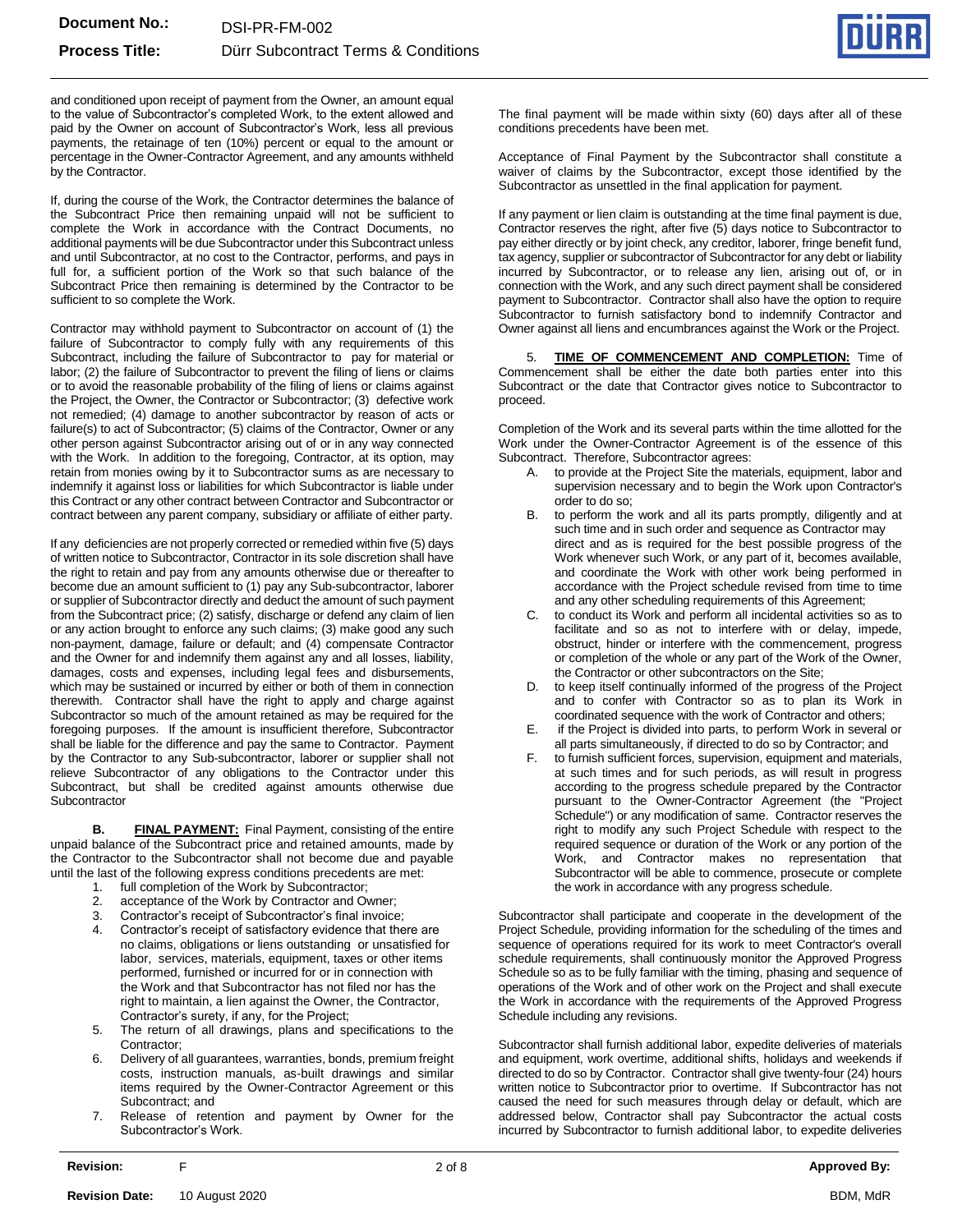

of materials and/or equipment, and the premium portion of overtime. All such costs shall be substantiated by invoices and time slips checked and approved on a daily basis by Contractor, subject to audit by Contractor.

If, however, the progress of the Work or of the Project is delayed by any act or failure to act of Subcontractor or any of its officers, agents, servants, employees, subcontractors or suppliers, or if Subcontractor is in default of any obligation of the Subcontract or Contract Documents and Contractor determines increased effort is required to maintain satisfactory job progress, then Subcontractor shall, in addition to all other obligations imposed by this Subcontract upon Subcontractor in such case, and at its own cost and expense, provide such additional labor, expediting, overtime, second shift or holiday and weekend work as may be necessary to make up for all time lost in completion of the Work and the Project due to such delay. Should Subcontractor fail to make up for the time lost by reason of such delay, Contractor shall have the right to cause other subcontractors to work overtime and to take whatever other action it deems necessary to avoid delay in the completion of the Work and of the Project, and the cost and expense of such overtime or such other action shall be borne by Subcontractor.

Under no circumstances shall Subcontractor be entitled to receive any amount for overhead or profit for any inefficiencies or loss of productivity and shall not assert any claim for overhead or profit or damages due to loss of productivity or inefficiencies.

If Subcontractor fails to prosecute the Work causing delay in the progress of the Project or delay to the work of the Contractor or others, Subcontractor shall be liable for all loss and damages, including, without limitation, liquidated and consequential damages, if any, sustained by Owner, Contractor or other subcontractors. Unless Subcontractor gives written notice of such to Contractor within forty-eight (48) hours of the occurrence, Subcontractor shall also liable for delays in its Work due to causes beyond Subcontractor's control.

6. **EXTENSIONS OF TIME:** Should Subcontractor's Work be delayed as the result of (a) fire, flood, cyclone, tornado, hurricane, or other similar casualty; (b) war, insurrection, riot or civil commotion; (c) government act or regulation; (d) any other subcontractor employed by Contractor; (e) the Contractor or the Owner, and such condition was beyond the control of and unforeseeable by Subcontractor, the time of completion of such portion or portions of the Work directly affected by such delay shall, unless the Contractor elects to terminate the Subcontract as provided under Article 17, be extended by agreement of Contractor and Subcontractor. No such extension shall be granted unless Subcontractor, within forty-eight (48) hours of the occurrence of the cause of such delay, notifies Contractor in writing, that such cause has occurred and makes written application for the specific extension of time claimed to be necessitated by reason of such cause, in such form as may be required to allow Contractor to make claim for extension of time under the Owner-Contractor Agreement. Failure by Subcontractor to give notice of a claim within the time specified shall constitute a waiver by Subcontractor of such claim.

Subcontractor shall have no claim against the Contractor for an increase in the Contract Sum or a payment or allowance of any kind based on any damage, loss or additional expense Subcontractor may suffer as a result of any delays in prosecuting or completing the Work, whether such delays are caused by the circumstances in the preceding paragraphs or by any other circumstances. It is understood that Subcontractor assumes all risks of delays in prosecuting or completing the Work, and the Contractor's only obligation concerning delays shall be to grant an extension of time under the conditions and for the circumstances in the preceding paragraph, when and to the extent allowed by the Owner, and Subcontractor shall have no claim for delay damages against Contractor or Owner.

Subcontractor agrees that it shall not be entitled to claim any cost reimbursement, compensation or damages for any delay, destruction, hindrance to the Work except to the extent that Contractor is entitled to corresponding cost reimbursement, compensation or damages from the Owner under the Contract Documents for such delay, obstruction, hindrance or interference, and then only to the extent of the amount, if any, which

Contractor, on behalf of Subcontractor, actually receives from the Owner on the account of such delay, obstruction, hindrance or interference.

7. **CHANGES IN THE WORK:** Contractor may, without invalidating the Subcontract or any bond given, make changes, additions and/or omissions in the Work as it may deem necessary, such changes, additions or omissions ("changed work") to be effective only upon Contractor's written order to Subcontractor. Subcontractor, prior to the commencement of such changed or revised work, or within three (3) working days of receipt of notice of the change, whichever is earlier, shall submit to Contractor written copies of any claim for adjustment of the Contract Sum and/or Contract Time for such revised Work, in accordance with the applicable provisions of the Owner-Contractor Agreement and the unit prices in Exhibit E (if applicable).

If Contractor and Subcontractor are unable to agree upon any adjustment for the changes and if, in the opinion of Contractor, the work must proceed before an agreement can be negotiated, Contractor will issue a written order to Subcontractor to proceed with the changes, and Subcontractor shall so comply. In such event, Subcontractor shall keep itemized daily records as to all labor, material, equipment, and supplies used in connection with such changes, and shall submit the records to Contractor on a daily basis. If Subcontractor fails to keep such records, all work shall be deemed to have been performed at Subcontractor's own expense. Contractor and Subcontractor shall attempt to negotiate a fair and reasonable lump sum for such changes and if an agreement cannot be reached, the matter may be referred to arbitration as provided elsewhere in this Subcontract.

In no event shall Subcontractor proceed with changes in Work without a written order from Contractor to proceed. Contractor shall be under no obligation to pay for work performed by Subcontractor without a written Change Order issued by Contractor's purchasing department.

Subcontractor will have no claim against Contractor, Owner or any other representative, agent, subcontractor of Contractor or Owner, for any act or omission, event or circumstance, in the nature of claims for damages or additional charges resulting from changed working conditions, congestion, improper scheduling, improper contract management, or other like circumstances, in excess of the written, agreed upon Subcontract Price plus proper written Change Orders for extra work, unless such claim is submitted to Contractor's Project Manager in writing within five (5) days of the occurrence and the Owner increases Contractor's contract price or Contractor, acting in its sole discretion, agrees to such additional charge(s). Any claim of the type described in the preceding sentence, which is not the subject of written notification by Subcontractor to Contractor's Project Manager, shall be deemed waived by Subcontractor if not submitted within such five (5) day period.

Subcontractor expressly waives the right to seek or recover damages based on, or related to, the cumulative impact of changes.

8. **PROCEDURES:** Subcontractor shall strictly adhere to the procedures in Exhibit C.

9. **WARRANTY:** Subcontractor guarantees that the Work shall be free from defects and shall conform to and meet the requirements of the Owner-Contractor Agreement and the Contract Documents and applicable code requirements and shall furnish any separate guarantee for the Work or portions of the Work required under the Owner-Contractor Agreement or the Contract Documents. Subcontractor shall remove, replace and repair at its own expense and at the convenience of the Owner any faulty, defective, damaged, or improper work, materials or equipment discovered within one (1) year or such longer period as may be specified in the Agreement Between the Owner and Contractor (or such longer period as may be specified in the Owner-Contractor Agreement or the Contract Documents) from the date of acceptance by the Owner, the Contractor, or their respective agents or assigns. Without limitation by the foregoing, Subcontractor shall pay in addition for all damage to the Project resulting from defects in the Work and all costs and expense necessary to correct, remove, replace and to repair the Work and any other work or property which may be damaged in correcting, removing, replacing or repairing the Work.

Subcontractor's aforesaid guarantee shall cover all Work under the Contract Documents, whether or not any portion of the Work has been assigned or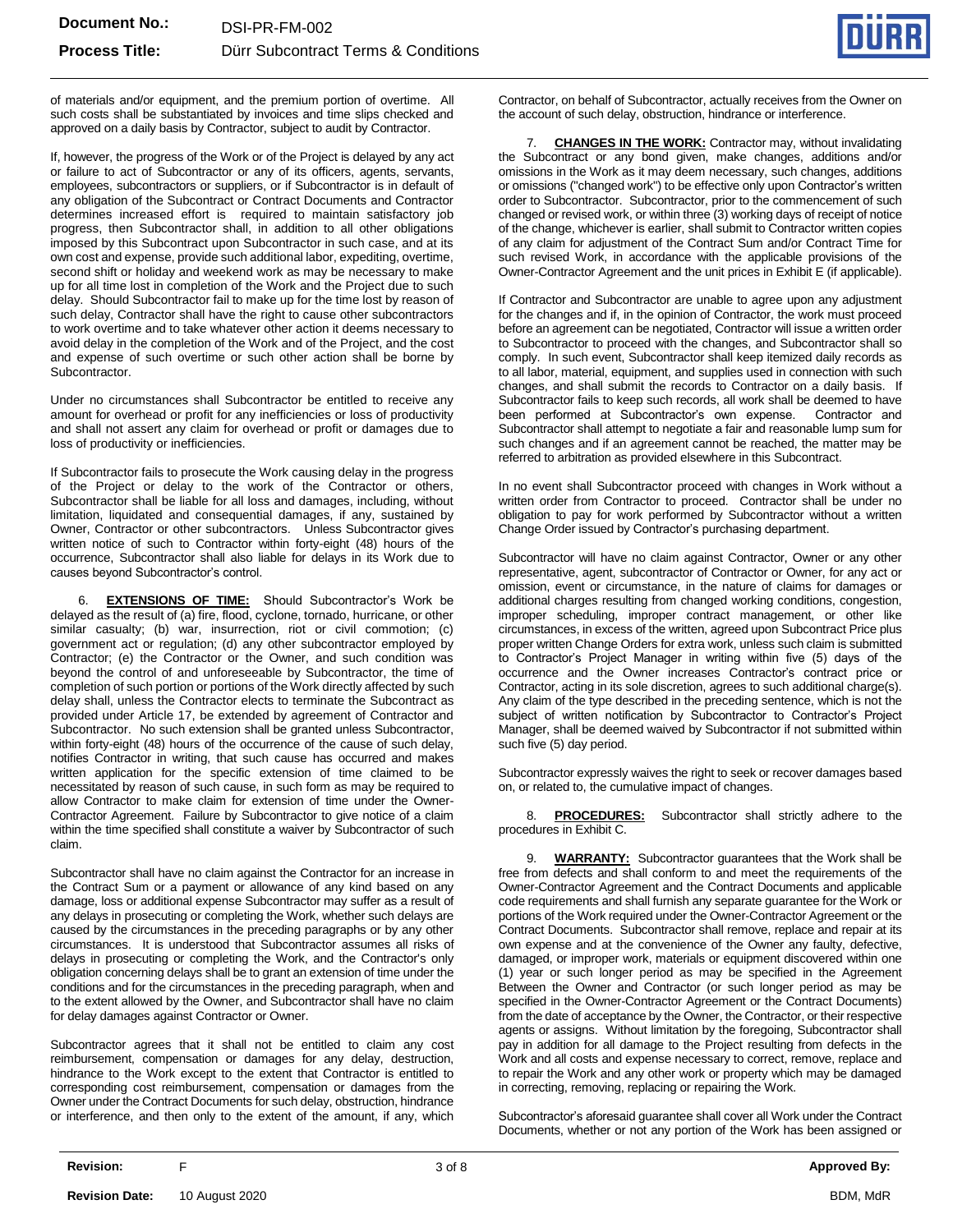

sublet by Subcontractor, except for those portions of the Work furnished by Contractor or Owner. If any portion of the Work is performed by Sub-Subcontractors, their written guarantee to the Owner covering their respective portions of the Work for the period specified shall be delivered together with Subcontractor's guarantee, to the Contractor. Subcontractor's and Sub-Subcontractors' guarantees shall expressly provide that the same shall be enforceable directly by the Owner and shall run concurrently with the Contractor's guarantee to the Owner.

10. **INSPECTION AND DEFECTIVE WORK:** Subcontractor shall at all times provide sufficient, safe and proper facilities for the inspection of the work by Contractor/Owner (or any other designee of Contractor or Owner) and its authorized representatives in the field, at shops or at any other place where materials or equipment for the work are in the course of preparation, manufacture, treatment or storage. Subcontractor shall, within 24 hours after receiving written notice from Contractor to that effect, proceed to take down all portions of the work and remove from the premises all materials whether worked or not, which Contractor shall condemn as unsound, defective or improper or as in any way failing to conform to this Subcontract, or the plans, specifications or other Contract Documents, and Subcontractor, at its own expense and cost shall replace the same with proper and satisfactory working materials and make good all work damaged or destroyed by or as a result of such unsound, defective, improper or nonconforming work or materials or by taking down, removal or replacement of same. If Subcontractor shall not remove and replace such work within a reasonable time, Contractor may do so at the expense of Subcontractor.

11. **INSPECTION OF SITE:** Subcontractor represents that it has carefully inspected the Project Site and examined the Drawings and Specifications (as further described in Exhibit B) and other Contract Documents and the applicable provisions of the Owner-Contractor Agreement and is familiar with and has satisfied itself as to the nature, location and amount of the work, Subcontractor's access to, and ability to perform the Work, local code requirements applicable to the Work and requirements of permits and inspections, safety and barricade requirements, the terms and conditions of applicable collective bargaining agreements, the terms of this Subcontract and all incorporated documents as well as the quality, quantity and availability of labor, materials, equipment and facilities and other items required for the performance of the Work and the limiting physical and other conditions which may be encountered in the performance of the Work, assumes all risks therefrom, and agrees that it enters into this Agreement on the basis of its own examination, investigation and evaluation of all such matters and not in reliance upon any opinions or representations of Contractor or of the Owner, or of any of their respective officers, agents, servants or employees.

12. **SUB-SUBCONTRACTORS:** A Sub-subcontractor is a person or entity who has a direct or indirect contract with Subcontractor to perform any of the Work. By an appropriate written agreement, the form of which shall be subject to the Contractor's approval, Subcontractor shall require each Sub-subcontractor to assume toward Subcontractor all the obligations and responsibilities which Subcontractor, by this Subcontract, assumes toward the Contractor and Owner. The Sub-subcontract shall strictly comply with the requirements of applicable provisions of the Owner-Contractor Agreement. The Sub-subcontract shall require the Sub-subcontractor to indemnify the Contractor and the Owner and their agents and employees pursuant to the terms of the Article 15; shall require the Sub-subcontractor to provide insurance coverage in the Contract Documents, shall require the policies of the Sub-subcontractor to waive all rights against the Contractor, Owner and Subcontractor for damages caused by fire and other perils to the extent covered by the insurance required to be maintained under the Subsubcontract or the Subcontract; and shall require the Sub-subcontractor to furnish to the Contractor all warranties required by the Subcontract, the Owner-Contractor Agreement and the Sub-subcontract. The Subsubcontractor shall be bound by all provisions of this Subcontract regarding payment, schedule, progress, delays and safety precautions.

The Sub-subcontractor shall acknowledge and agree that upon termination of the Subcontract and upon the request of the Contractor, Subcontractor shall assign the Sub-subcontract to the Contractor and the Subsubcontractor shall continue to perform its work on the Project, provided, however, that upon such assignment, the Contractor shall be obligated to pay the Sub-subcontractor for work performed after the effective date of such termination pursuant to the payment terms of the Sub-subcontract.

Subcontractor shall submit to the Contractor for approval a list of the Subsubcontractors and suppliers whom Subcontractor intends to engage with respect to the Project. The list of Sub-subcontractors and suppliers shall be delivered to Contractor prior to commencement of the work. Failure of the Contractor to object to a proposed Sub-subcontractor or supplier shall not constitute a waiver of any of the requirements of the Contract Documents. Subcontractor shall be fully responsible for the acts, failures to act, errors or omissions of all of its Sub-subcontractors, suppliers and vendors, and their respective employees, and for the complete and proper performance of all work under each Sub-subcontract.

Failure of Subcontractor to strictly comply with the foregoing requirements shall constitute a material breach of the Subcontract.

13. **INSURANCE:** Subcontractor shall maintain and pay for insurance coverage of the types and with the limits in Exhibit D. Such coverage shall be maintained in form and with companies acceptable to Contractor and Owner and shall, in spite of the requirements of Exhibit D, meet the applicable requirements imposed by the Owner-Contractor Agreement and any governmental authority having jurisdiction over the work. Each policy of insurance shall name the Owner, the Contractor, the Architect, Engineer, and General Contractor as Contractor deems appropriate as additional insured's and shall provide for thirty (30) days notice of cancellation to Contractor. Certificates evidencing such insurance shall be delivered to Contractor prior to commencement of the work.

Subcontractor shall be responsible for any desired coverage against damage or loss to its own materials, facilities, tools, equipment, scaffolds, bracing and similar items not covered by Owner's or Contractor's fire policy.

The Contractor and Subcontractor waive all rights against each other (and in the case of Subcontractor against the Owner and other Subcontractors) for damages caused by fire and other perils to the extent covered by the insurance required by this Subcontract.

14. **SAFETY:** Subcontractor shall at its own cost and expense protect its employees and other persons from risk of death, injury or bodily harm arising out of or in any way connected with Subcontractor's work.

Subcontractor shall strictly comply with the Contractor's safety program for the project and the requirements in Exhibit G and with all safety policies and procedures of the Contractor and Owner.

Subcontractor shall strictly comply with all applicable statutes, regulations, orders, rules, requirements and standards of all governmental authorities having jurisdiction with respect to the Project, including without limitation, federal, state and local OSHA regulations, Right to Know requirements, Toxic and Hazardous Substances, Hazard Communication Standard, and Lead Standard. Subcontractor shall indemnify, defend and save the Contractor harmless from any liability, loss, cost, penalty, damage or expense, including attorneys' fees, which Contractor may incur as a result of any claim, damage, injury, course of action, proceeding, citation, or work stoppage arising out of or in any way connected with any alleged violation by Subcontractor of any such statute, regulation, order, rule, requirement or standard.

15. **INDEMNITY:** Subcontractor expressly agrees to save and hold harmless, indemnify and defend the Contractor, Owner, Architect, Engineer, and General Contractor including any respective parent company, subsidiary or affiliate (including their officers, directors, agents and employees), from and against any and all liability, claims, losses, damages, causes of action, costs and expenses, including attorneys' fees, arising or allegedly arising from personal injury or the death of any person, including, but not limited to, employees of the Subcontractor, property damage, including loss of use of property, economic loss, any alleged violation of infringement of patent rights, any lien claims, or otherwise, arising or growing out of the work performed by the Subcontractor or for the Subcontractor's account under this agreement, including any claim or liability arising from any act, error, omission, or negligence of the Contractor occurring concurrently with that of the Subcontractor or contributing to any loss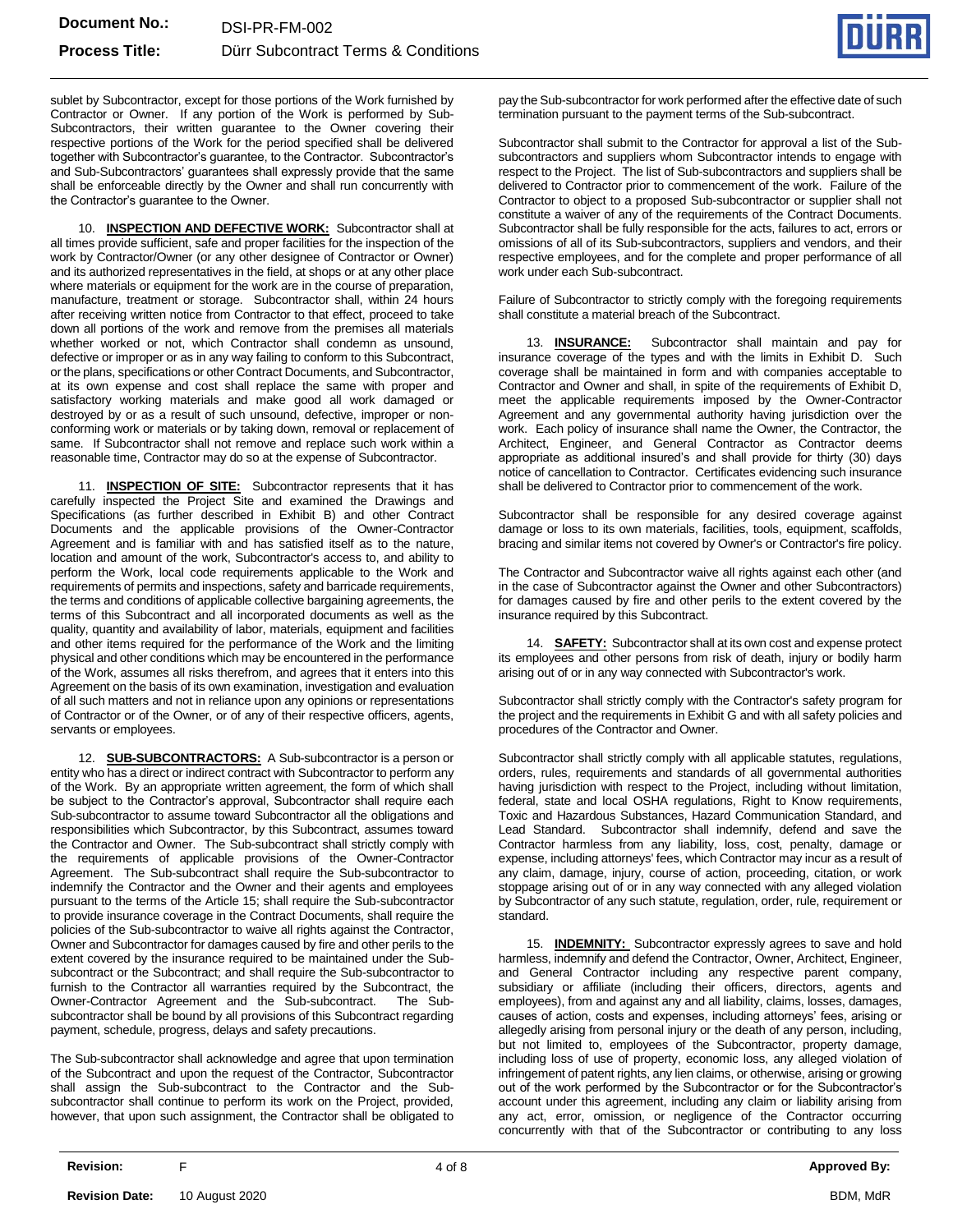

indemnified under this Subcontract, except for the sole negligence of the Contractor.

16. **DEFAULT:** If Subcontractor (a) fails to supply the labor, materials, equipment and supervision in sufficient time and quantity to meet Contractor's progress schedule as it may be modified; (b) causes stoppage or delay of or interference with the Project; (c) fails to pay its subcontractors, laborers, suppliers, material men and/or employees for Work on the Project promptly; (d) fails to pay workers' compensation or other employee benefits, withholding or any other taxes; (e) fails to comply with the safety provisions of the Contract Documents or with any safety order, regulation or requirement of any governing authority having jurisdiction over this Project; (f) makes unauthorized changes in supervisory personnel; (g) fails in the performance or observance of any of the provisions of the Contract Documents; or (h) files a voluntary petition in bankruptcy or be adjudicated insolvent; obtain an order for relief under Section 301 of the Bankruptcy Code; file any petition or fail to contest any petition filed seeking any reorganization or similar relief under any laws relating to bankruptcy, insolvency or other relief or debtors; or seek or consent to or acquiesce in the appointment of any trustee, receiver or liquidator of any of its assets or property; make an assignment for the benefit of creditors; or make an admission in writing of its inability to pay its debts as they became due, then Contractor, after giving Subcontractor written notice (or oral, confirmed in writing) of such default, shall have the right to exercise any one or more of the following remedies:

(a) Require that Subcontractor utilize, at its own expense, additional labor, overtime labor (including Saturday and Sunday work) and additional shifts as necessary to overcome the consequences of any delay attributable to Subcontractor's default;

(b) Remedy the default by whatever means Contractor may deem necessary or appropriate, including, but not limited to, correcting, furnishing, performing or otherwise completing the Work, or any part of the Work, by itself or through others (utilizing where appropriate any materials and equipment previously purchased for that purpose by Subcontractor) and deducting the cost from any monies due or to become due to Subcontractor;

(c) After giving Subcontractor forty-eight (48) hours' written (or oral, confirmed in writing) notice, terminate the Subcontract, without thereby waiving or releasing any rights or remedies against Subcontractor or its sureties, and by itself or through others take possession of the Work, including, but not limited to all drawings, engineering calculations, material take-offs, materials, equipment, facilities, tools, scaffolds and appliances of Subcontractor relating to the Work, for the purposes of completing the Work and securing to Contractor the payment of its costs and other damages under the Subcontract and for the breach of same; and

(d) Recover from Subcontractor all costs incurred by Contractor to complete the Work plus a mark-up of 15% for general overhead and 10% for profit, and further recover from Subcontractor all losses, damages, penalties and fines, whether actual or liquidated, direct or consequential, and all reasonable attorneys' fees and other expenses suffered or incurred by Contractor by reason of or as a result of Subcontractor's default.

The foregoing remedies shall be considered separate and cumulative and shall be in addition to every other remedy in this Subcontract or under the Contract Documents or now or hereafter at law or in equity.

After completion of the Work by the exercise of any one or more of the above remedies and acceptance of the Work and payment therefore by Owner, Contractor shall promptly pay Subcontractor the balance of the Subcontract Price, if any.

If Contractor elects to take possession of the Work, Subcontractor agrees to strictly and immediately comply with any instructions or requests of Contractor and Subcontractor further agrees to grant Contractor unhindered immediate access to its property, facilities and/or of its Sub-subcontractors.

Subcontractor further agrees that its breach of any other agreement, contract, or subcontract between the Contractor and Subcontractor or any parent company, subsidiary or affiliate of either party pertaining to this, or any other project or site shall be and constitutes a material breach of this Subcontract. Subcontractor specifically agrees that, as a material matter of inducement and consideration for the award of this Subcontract, upon such breach of any other agreement, contract, or subcontract, the Contractor shall be entitled to all its rights and remedies with respect to a breach of this Subcontract.

In no event shall Contractor be liable for anticipated profit of or incidental or consequential damages sustained by Subcontractor. Contractor shall not be liable for any penalty of any description.

17. **TERMINATION:** Contractor shall have the right to terminate or cancel for any reason, in whole or in part, this Subcontract upon at least forty-eight (48) hours written notice to Subcontractor. After receipt of notice of termination, Subcontractor shall terminate all Work under this Subcontract on the date specified in such notice and shall:

- A. terminate all orders and subcontracts chargeable to the performance on this Subcontract which may be terminated without costs;
- B. terminate and settle, subject to approval of Contractor, other orders and subcontracts where the costs of settlement will be less than the cost which would be incurred were such orders and subcontracts to be completed;
- C. transfer to Contractor all materials, supplies, work in process, facilities, equipment, machinery or tools acquired by Subcontractor in connection with Subcontractor's performance and for which Subcontractor is reimbursed, and all plans, contract drawings, work drawings, sketches, specifications and information for use in connection therewith within (5) five working days or as directed by Contractor;
- D. if directed by Contractor and to the extent stated in the notice, do such work as may be necessary to preserve the Work in progress and to protect material, plant and equipment on, or in transit to the Project Site. A schedule of all Subcontractors' proposed work to protect and preserve, if any, shall be submitted to Contractor for approval.

The Contractor will establish an exit strategy for demobilization of Subcontractor. Subcontractor shall be completely demobilized from site within (5) five working days or as directed by Contractor.

Upon termination of this Subcontract, in accordance with the provisions of this paragraph and upon compliance by Subcontractor with the provisions of the preceding paragraph, the Contractor shall pay Subcontractor in discharge of all obligations under this Subcontract without duplication and only for:

- A. Such portion of the Work as Subcontractor and its Sub-Subcontractors shall have completed, plus;
- B. The cost to Subcontractor of materials which have been delivered to the Project Site up to the effective date of termination, plus;
- C. The cost to Subcontractor of materials to be used in performance of this Subcontract for which bona fide, irrevocable orders have been placed by Subcontractor prior to the effective date of termination which have not been terminated and settled, provided that such materials are delivered to Contractor within a reasonable period after the effective date of termination, plus;
- D. The cost to Subcontractor of terminating and settling orders and subcontracts in accordance with this section, plus;
- E. The cost to Subcontractor of complying with Contractor directions relative to the preservation of the work in progress and the protection of materials, plant and equipment on, or in transit to the Project Site;

The payment to be made for any such completed portion of the Work shall be in the proportion that the completed portion of the Work bears to the entire Work provided for in this Subcontract. However, the Contractor shall be under no obligation to compensate Subcontractor under the provision of this section if this Subcontract is terminated under Article 16 entitled "Default" or for any causes allowed by law. The sum of all amounts payable under this section, plus the sum of all amounts previously paid under this Subcontract, shall in no event exceed the total contract sum. Such costs and expenses shall be subject to audit by the Contractor or Owner.

In any and all subcontracts entered into between Subcontractor and its Sub-Subcontractors, and in any and all other commitments and obligations which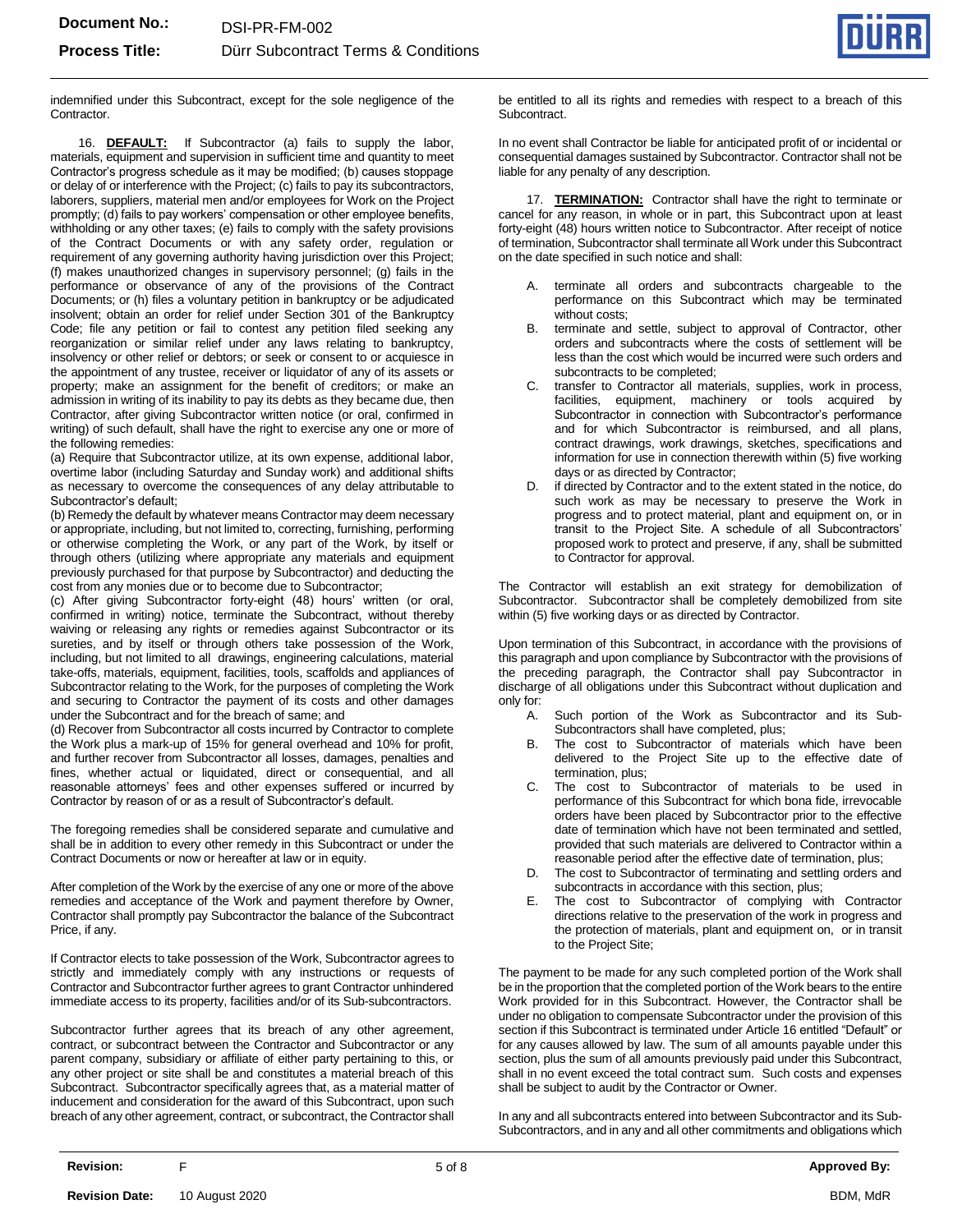

Subcontractor may undertake or incur, all in connection with the Work, appropriate provisions shall be made to ensure the most reasonable terms in event of termination of this Subcontract by Contractor consistent with the provisions of this Subcontract.

The provisions in this Subcontract shall not limit the remedies granted to Contractor by this Subcontract or otherwise.

It is expressly understood that Contractor will not be obligated to compensate Subcontractor for:

- A. Any anticipated profits and overhead related to Work in this Subcontract not yet performed.
- B. Any costs incurred due to Subcontractor's failure to terminate the Work on the effective date of termination.
- Any order cancellation charges or fees levied upon Subcontractor for Subcontractor's failure to act promptly upon receipt of notice of subcontract termination or cancellation.

18. **REMEDIES IN THE EVENT OF BANKRUPTCY:** The Contractor and Subcontractor acknowledge and agree that successful completion of the Work within the time and financial parameters anticipated by the terms of this Subcontract, will require prompt and continued administration and performance by Subcontractor and other subcontractors and that any delay of same for any reason, including a bankruptcy proceeding respecting Subcontractor, would create immediate and irreparable harm to the Owner, the Contractor and the other subcontractors. To that end, this Subcontract contains a right to terminate upon bankruptcy of Subcontractor, it being recognized that such action would be necessary to avoid and minimize such delay and consequent damage to all concerned.

If as a matter of law, the Contractor does not have the right due to a bankruptcy proceeding involving Subcontractor to exercise the remedies provided for in this Subcontract, then if Subcontractor, as debtor or its trustee, wishes to assume this Subcontract, in addition to curing or adequately assuring the cure of all Subcontractor's defaults existing under this Subcontract on the date of filing of the proceedings and thereafter, Subcontractor, as debtor, or its trustee, must also furnish adequate assurances of future performance under this Subcontract.

19. **PAYMENT RELIANCE:** Subcontractor acknowledges that it relies on the credit and ability to pay of the Owner, and not the Contractor, for payment for Work performed. Subcontractor agrees that as a condition precedent to Contractor's obligation to make any payment to Subcontractor, the Contractor must receive payment from the Owner. If Contractor does not receive all or any part of the payment from the Owner in respect of Subcontractor's Work, whether because of a claimed defect or deficiency in Subcontractor's Work or for any other reason, the Contractor shall not be liable to Subcontractor for any sums in any respect. If Contractor incurs any cost or expense of any nature in preparing for the prosecution of, and prosecuting any claim against the Owner, whether by means of negotiations, arbitration or legal action, arising out of the Owner's refusal to pay the Contractor for Work done by Subcontractor, Contractor shall be entitled to deduct such costs and expenses from the amount due Subcontractor.

20. **TAXES AND CONTRIBUTIONS:** Subcontractor shall fulfill and comply with all federal, state and local laws relating to employment, including, but not limited to: taxes, wages, hours, payroll records, reporting of wages, and payment of unemployment and disability insurance charges, social security taxes, equal employment opportunity requirements and all other responsibilities as a result of that employment. Subcontractor agrees to save Contractor harmless from all liability for such payments.

The Subcontract Price is inclusive of all taxes imposed by all laws, whether or not stated and charged separately, based upon labor performed, materials furnished and services rendered, including, but not limited to, sales tax, use taxes and personal property taxes levied and assessed against the Owner, Contractor and Subcontractor, arising out of the acquisition by Subcontractor of materials and equipment, and of any other kind of personal property, and out of the furnishing of labor and services in connection with the work done by Subcontractor and its Sub-subcontractors. Where the law requires taxes to be stated and charged separately, the total of all items included within the work and the added tax shall not exceed the Contract Sum stated herein.

21. **PERFORMANCE AND PAYMENT BONDS:** At Contractor's request, Subcontractor shall furnish Performance and Payment Bonds, each in the amount of one hundred (100%) percent of the Subcontract Price. The Performance and Payment Bonds shall be issued by licensed commercial sureties, in form and substance acceptable to the Owner and Contractor, shall be multiple obligee bonds in favor of the Owner, the Owner's Lender, and the Contractor and their respective successors and assigns, and shall be increased if the Subcontract Price increases. The premium for such bonds is included in the Subcontract Price.

## 22. **CONTRACTOR-SUBCONTRACTOR DISPUTE**

Except as specifically provided for in subparagraph (G) of this Article 22, Contractor and Subcontractor intend to finally resolve all disputes arising under or related to the Subcontract, exclusively as per this Article. This Article shall remain effective even in event of any bankruptcy petition, an assignment for the benefit of creditors, or any insolvency proceeding.

- A. All disputes and claims relating to the Subcontract or the breach, termination or invalidation thereof shall upon written notice, be referred to a senior management representative from each of the parties who will confer in good faith to attempt to resolve the matter. The party sending the first written notice (the "Initial Notice") shall (i) set forth in detail all of its claims or issues in dispute and (ii) designate a representative. The other party shall have 5 business days to designate its representative and add additional claims not identified in the Initial Notice. The representatives shall have 30 days from the date of the Initial Notice to resolve the identified issues. If they are unable to do so, either party may refer the matter to mediation through the American Arbitration Association (AAA). Such mediation shall be started within 30 days from the date of referral and concluded within 30 days from the start date.
- B. If the dispute or claim is not fully resolved pursuant to paragraph (A), either party may, after 90 days, but not later than 120 days from the date of the Initial Notice, make a written demand for binding arbitration through the AAA by one arbitrator in accordance with its commercial arbitration rules. Judgment on the award may be entered in any court of competent jurisdiction. A party's failure to make a timely demand for arbitration shall result in the forfeiture of all claims and issues that party identified in its written notice.
- C. Arbitration proceedings shall be conducted in Oakland County, Michigan. Each party may depose one individual, limited to no longer than four hours. No other discovery shall be conducted except by the written agreement of both parties. All arbitration and/or mediation expenses shall be shared equally by the parties. However, each party shall bear the expense of its own counsel, witnesses, travel, and proofs. The arbitrator shall have no authority to award punitive or other damages beyond actual damages and shall not make any ruling or finding. The arbitration award shall be in writing and specify a factual and legal basis. The right to appeal the award shall be governed by Michigan law, and such appeal shall be brought in a court of general jurisdiction located in Oakland County, Michigan.
- Either party may at any time, without inconsistency with the Subcontract and only to avoid irreparable injury, seek from a court of general jurisdiction located in Oakland County, Michigan any equitable, interim, or provisional relief.
- E. All statements made and documents provided or exchanged in connection with this dispute resolution process shall be confidential and neither party shall disclose the existence, content, or result of the dispute to third parties other than outside counsel, except with the prior written consent of the other party.
- F. The provisions of this Article shall not modify or displace the procedures specified in Article 16, Default.
- G. This Article shall not apply to nor bar, any party's proprietary or intellectual property right claims.

## 23. **OWNER-CONTRACTOR ARBITRATION:**

A. Notwithstanding anything in Article 22,, if the Contractor and Owner or others arbitrate matters relating to this Subcontract, Subcontractor shall be required, at the request of the Contractor,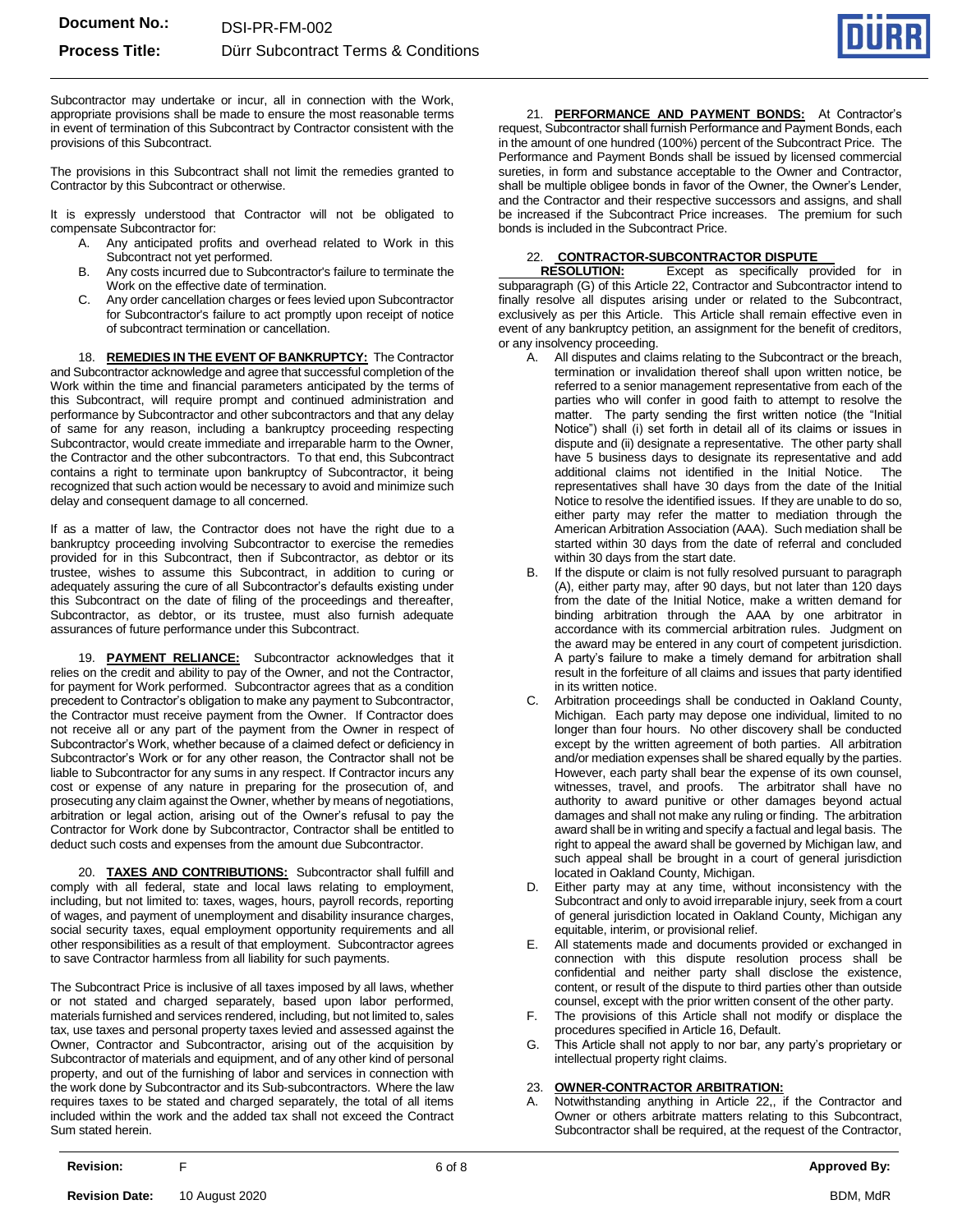

to prepare and present the Contractor's case, at Subcontractor's expense, to the extent the proceedings relate to this Subcontract.

- B. Should the Contractor enter into arbitration with the Owner or others with regard to issues relating to this Subcontract, Subcontractor shall be bound by the result of the arbitration to the same degree as Contractor.
- C. Wherever under the Owner- Contractor Agreement, the decision of the Owner or Owner's representative on any issue with respect to the Work is binding on the Contractor; said decision shall be binding also on Subcontractor.
- 24. **CONTRACTOR'S EQUIPMENT:** Subcontractor shall be responsible for all unloading, moving, lifting, protection, securing and dispensing of its materials and equipment at the Project Site. Subcontractor agrees that the Contractor's equipment and operators of such equipment will be available to Subcontractor only at the Contractor's discretion and only on the basis of established rates for charges therefore.
- 25. **CLEANUP AND REMOVAL OF DEBRIS:** Subcontractor shall perform its work as required so that the premises shall be neat, orderly and free from debris at all times. Upon termination or completion of its work, Subcontractor agrees to remove all unused materials and all equipment, utilities and facilities furnished by Subcontractor, to clean up all refuse and debris, and to leave the premises clean, orderly and in good condition. Upon twenty-four (24) hours written notice of failure to comply with these provisions, the Contractor may elect to perform such cleanup of the Subcontractor's refuse, debris, etc., as the Contractor reasonably deems necessary and the cost of the same will be charged to Subcontractor plus 15% for overhead.
- 26. **ASSIGNMENT:** Except as provided in Article 12, Subcontractor shall not assign, transfer or further sublet this Subcontract, nor assign any monies due or to become due except with the prior written consent of Contractor. Any assignment of this Subcontract consented to by Contractor shall not operate to relieve Subcontractor of primary responsibility to Contractor for the due and full performance of this Subcontract, and Subcontractor shall be liable to Contractor for all acts and omissions of Subcontractor's subcontractors and assignees. Any such assignment or subletting without prior written consent of Contractor shall be void and of no effect.
- 27. **RIGHT OF SET-OFF:** In addition to any rights of set-off provided by law, all amounts due Subcontractor shall be considered net of indebtedness of Subcontractor to Contractor, Owner or its subsidiaries and Contractor may deduct any amounts due from Subcontractor to Contractor from any sums due or to become due from Contractor to Subcontractor pursuant to this or any other contract between Contractor and Subcontractor or any parent company, subsidiary or affiliate of either party.
- 28. **SPECIAL CONDITIONS:** Subcontractor shall comply with the special conditions in Exhibit F. If there is a conflict or inconsistency between the special conditions and any other provisions of this Subcontract, the special condition shall supersede such conflicting or inconsistent other provisions and shall govern the rights and obligations of the parties.

## 29. **MISCELLANEOUS:**

A. Subcontractor shall obtain and pay for all necessary permits and licenses and comply with all statutes, ordinances, rules, regulations and orders of any governmental or quasi-governmental authority applicable to the performance of the work and be responsible for and correct any violations.

B. Subcontractor shall repair all damage to the Work or the work or property of others caused by Subcontractor and shall require all of its Subcontractors and suppliers to be similarly obligated.

C. In making and ordering shipments, Subcontractor shall not consign nor have materials consigned in the name of Contractor. Contractor shall not consign nor have materials consigned in the name of Subcontractor. Contractor shall not make payments for charges on shipments made by and to Subcontractor, except at its option, in which case Subcontractor shall reimburse Contractor for such expense promptly.

D. Except as may otherwise expressly be provided, must be given by (i) personal delivery, (ii) a nationally-recognized, next-day courier service, (iii) first-class registered or certified mail, postage prepaid[, (iv) fax][ or (v) electronic mail] to the party's address specified in this Subcontract, or to the address that a party has notified tobe address for the purposes of this Article 29.D. A notice given in accordance with this Subcontractwill be effective upon receipt by the party to which it is given or, if mailed, upon the earlier of receipt or the fifth business day following mailing.

E. Contractor's waiver of any of its remedies for a breach by Subcontractor is without prejudice and shall not operate to waive any other remedies which Contractor shall have available to it, nor shall such waiver operate to waive Contractor's rights to any remedies for a future breach, whether or a like or different character.

F. Subcontractor hereby expressly warrants that it shall examine the work installed by others that affects Subcontractor's Work and that if any defects exist, Subcontractor shall immediately notify Contractor in writing and Subcontractor shall not proceed until such defects are corrected or Subcontractor is given written authorization to proceed signed by an officer of Contractor. If Subcontractor fails to give notice as required herein, Subcontractor shall be deemed to have waived any claim with respect to such defects.

G. This Subcontract shall be binding upon and shall inure to the benefit of the parties to this Subcontract and their successors and permitted assigns

H. Except as provided in Article 2 with respect to back charges and adjustments to the Subcontract Price permitted under this Subcontract, this Subcontract may be amended only by a written agreement executed by both parties.

I. This Subcontract shall be null and void and of no effect if (1) Contractor and the Owner do not enter into and execute the Owner-Contractor Agreement, (2) Contractor is unable to commence its work on the Project due to causes beyond its reasonable control, or (3) Owner objects to Subcontractor. Contractor shall have no liability to Subcontractor under any theory of law or equity if this Subcontract is nullified or voided under this Section.

If any provision of this Subcontract (or application of same) is invalid or unenforceable to any extent, the remainder of this Subcontract (and other applications of same) shall not be affected as a result, and each provision of the Subcontract shall be valid and enforceable to the fullest extent permitted by law.

K. Unless provided otherwise by the Owner-Contractor Agreement, the Subcontract shall be governed and enforced in accordance with the laws of the State of Michigan, exclusive of the choice of law rules. Both Subcontractor and Contractor agree that resort to litigation in connection with this Subcontract shall only be submitted to courts of applicable jurisdiction and venue located with the County of Oakland, State of Michigan or the U.S. District Court for the Eastern District of Michigan. The U.N. Convention on Contracts for the International Sale of Goods shall not apply to this Subcontract.

30. **ENTIRE AGREEMENT:** The Subcontract and the incorporated documents constitute the entire agreement between the Contractor and Subcontractor and shall be and become a part of any purchase order by Contractor to Subcontractor as fully as though the terms of this Subcontract were written in said purchase order. No prior oral or written representations or agreements are valid unless expressly made part of the Subcontract.